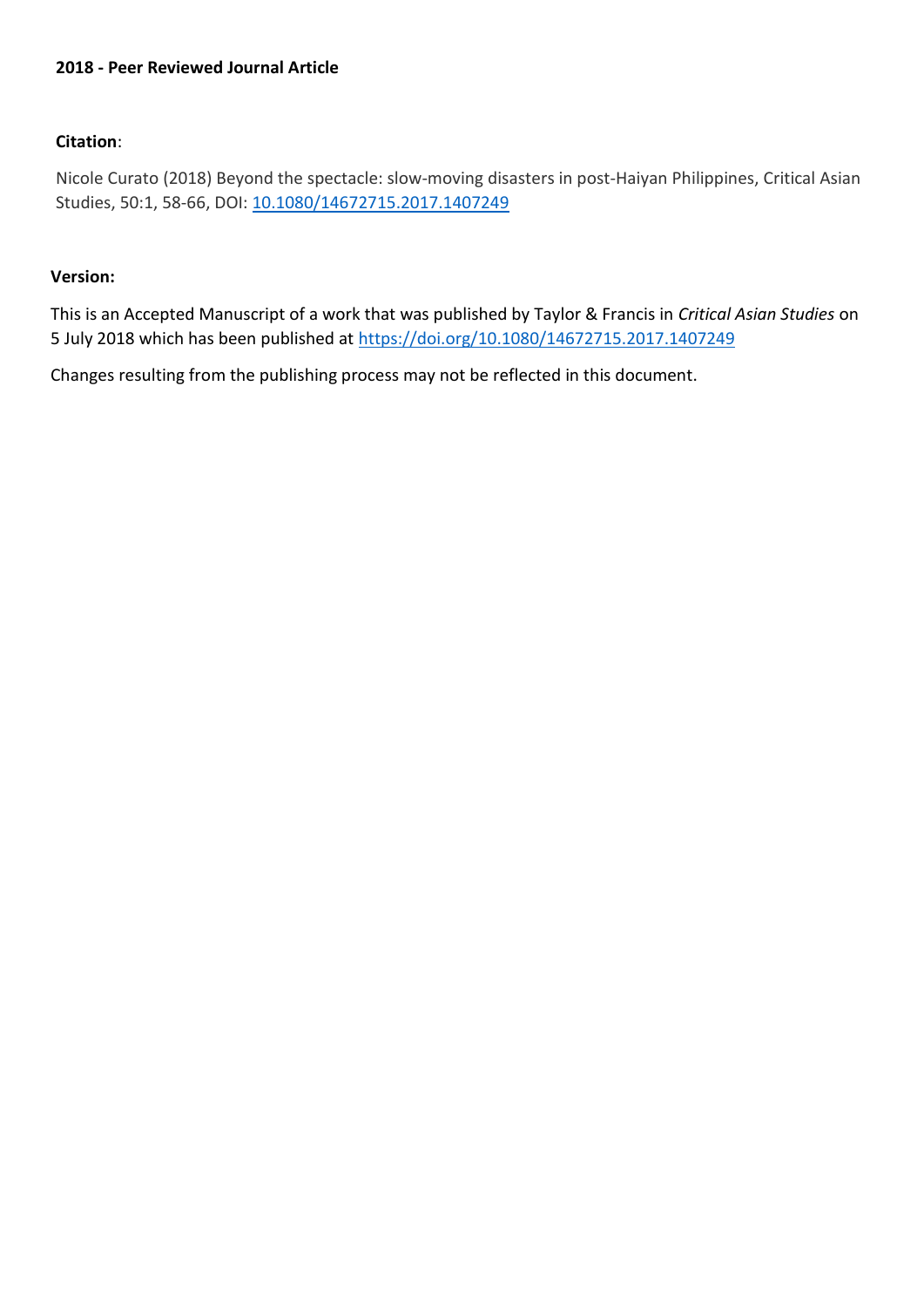# **Beyond the Spectacle:**

# **Slow-Moving Disasters in Post-Haiyan Philippines**

Centre for Deliberative Democracy & Global Governance Institute for Governance and Policy Analysis Nicole Curato e-mail: Nicole.Curato@canberra.edu.au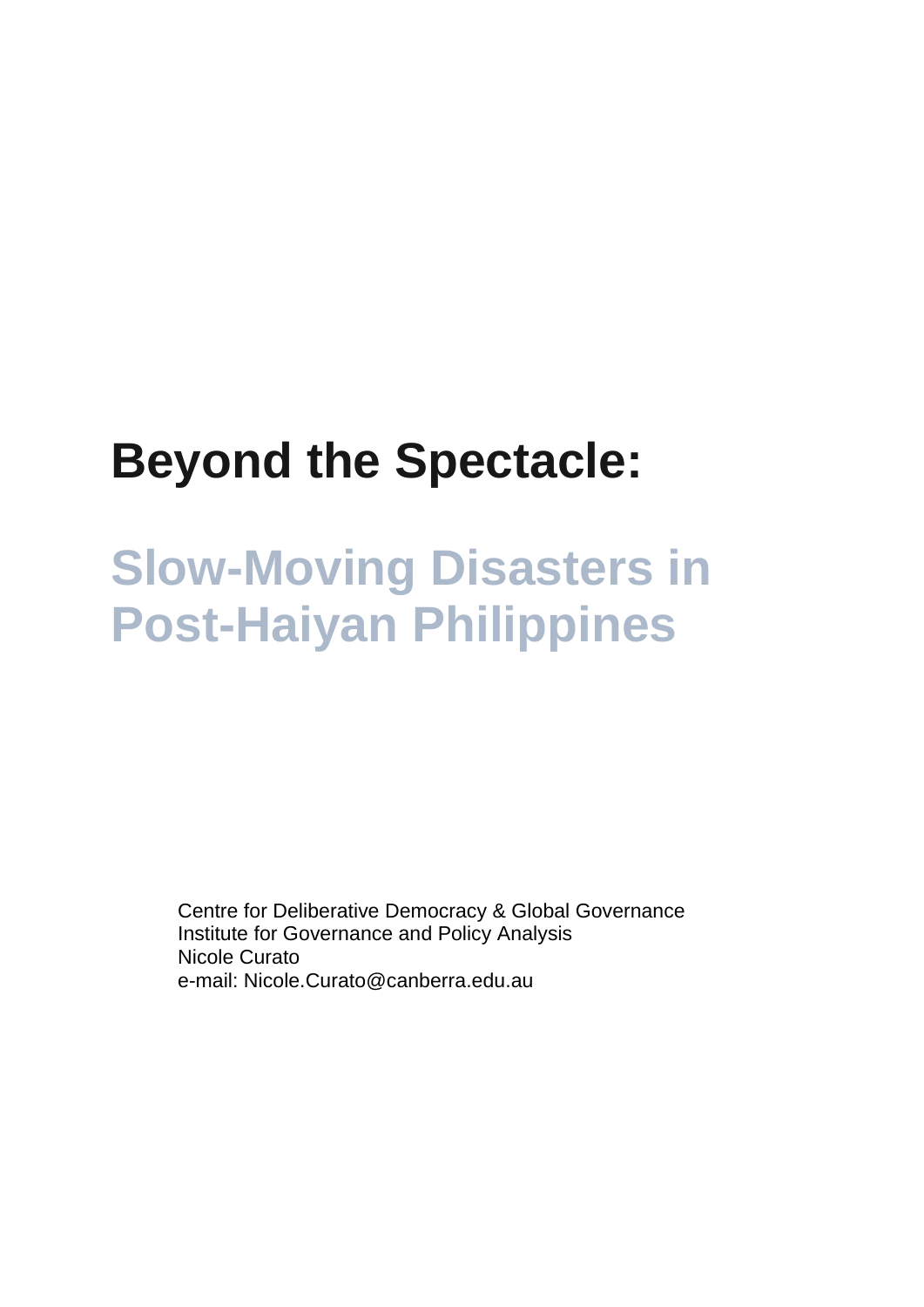"At the mass grave, girl" said my key informant, when I asked her where she wanted to meet one Tuesday afternoon in Tacloban City, Philippines. She sounded blasé when she said this, as if she asked me to meet her in the market or the town plaza. Nothing in her tone indicated that it had been only two years since, on November 8, 2013, more than 6000 people perished from Typhoon Haiyan – one of the strongest storms to make landfall in recent history. Two thousand two hundred of these casualties are buried in the Holy Cross Memorial Park where she wanted to meet.

For ethnographers, this seemingly mundane encounter provides a window into disaster-affected communities' everyday experience years after a spectacular tragedy. While international media and humanitarian organizations have not fallen short in drawing attention to Typhoon Haiyan's devastation, little is known about how everyday life unfolds once journalists and humanitarian workers parachute out of a disaster zone. Do disaster-affected communities "build back better," as the Sendai Framework for Disaster Risk Reduction envisions (United Nations Office for Disaster Reduction 2015)? Or do citizens get accustomed to forms of suffering caused by dispossession, abandonment, and collective trauma?

These lines of inquiry inspired this thematic focus on "Slow-Moving Disasters in the post-Haiyan Philippines." We hope to shift the gaze from spectacular disasters to ones that are "neither spectacular nor instantaneous but rather incremental and accretive" (Nixon 2012:2). While there have been scholarly investigations on the causes of Typhoon Haiyan as well as the global community's immediate response to the tragedy,  $\frac{1}{1}$  Haiyan's legacies warrants a closer look.

## **Slow-Moving Disasters**

.

<span id="page-2-0"></span><u>.</u>

Slow-moving disasters, of course, are not unique to the Philippines. Scientists have raised alarm bells over environmental catastrophes that cause widespread hunger such as droughts in Ethiopia and displacement among coastal communities in Bangladesh due to rising sea levels. Unlike monster meteorological events such as hurricanes, tsunamis, and earthquakes that qualify as "breaking news," disasters that occur gradually are often left invisible from the gaze of global media. Rob Nixon problematizes this in his book *Slow Violence and* 

 $1$  On digital media use in the typhoon, see: Madianou [2015;](#page-10-0) Takahashi, Tandoc, and Carmichael 2015; David, Ong, and Legard[a 2016 a](#page-10-0)nd Curat[o 2016a.](#page-10-0) On government and humanitarian responses, see: Alcantar[a 2014;](#page-10-0) Cranmer and Biddin- ger [2014 a](#page-10-0)nd Saban 2014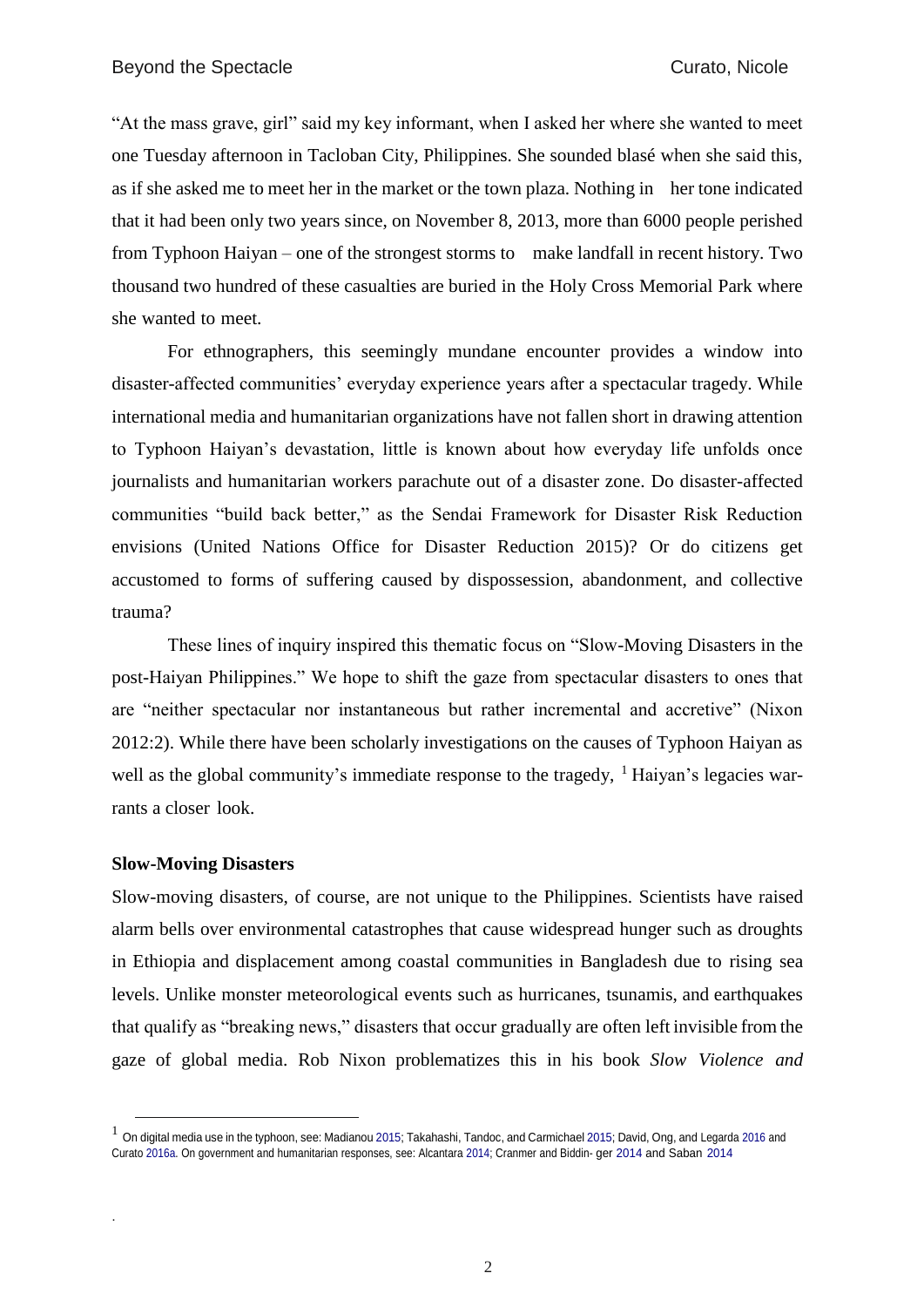## *Environmentalism of the Poor*:

In an age where the media venerate the spectacular, when public policy is shaped primarily around perceived immediate need, a central question is strategic and representational: how can we convert into image and narrative the disasters that are slow moving and long in the making, disasters that are anonymous and that star nobody, disasters that are attritional and of indifferent interest to the sensation-driven technologies of our image-world (Nixon 2012:3)?

Nixon offers various ways to respond to this call. He foregrounds the role of the huma- nities, particularly writer-activists from the global South whose imaginative writing can "make the unapparent appear" (Nixon 2012:15)[.](#page-2-0) To do this, one must be sensitive to the voices that have been muted from the narratives of a nation, those who belong to the "unimagined communities" that have been considered expendable and, often, literally driven out of sight through violent forms of displacement (Nixon 2012:150).

This collection takes on this challenge from the perspective of sociological research. The starting point of our analysis is a spectacular disaster, with a focus on the less visible aspects of its aftermath. The articles cover a range of topics, from humanitarianism to bourgeois environmentalism, from the politics of resilience to the economics of remittances. These authors expose the insidious legacies of what Vincanne Adams calls a "second order disaster," or postdisaster outcomes that exacerbate existing inequalities, which, in turn, render the poorest communities vulnerable to conditions of chronic distress (Adams 2013:7)[.](#page-2-0) These kinds of disasters are folded into everyday life and do not make it to the 24/7 news cycle.

How exactly do slow-moving disasters take place? What are their precise characteristics? The articles in this thematic collection point to three aspects of slow-moving disasters: (1) everyday quality; (2) political economy; and (3) temporality.

# **Everyday Quality**

.

Scholars of disasters in the Philippines has long recognized the everyday quality of these events. Greg Bankoff, among others, has engaged in this conversation. Bankoff describes disasters in the Philippines as "frequent life experiences" instead of abnormal occurrences that disrupt the flow of everyday life (Bankoff 2003a)[.](#page-2-0) So common are disasters that the country's histories are "shaped by the interrelationship of the natural to the human, of the physical to the social" (Bankoff 2003b:3. Also see: Dalisay and De Guzman 2016)[.](#page-2-0) For example, Bankoff traces the "intriguing relationship" between a seismically active landmass and exposure to extreme meteorological events with the vigor of civic engagement in these areas. While the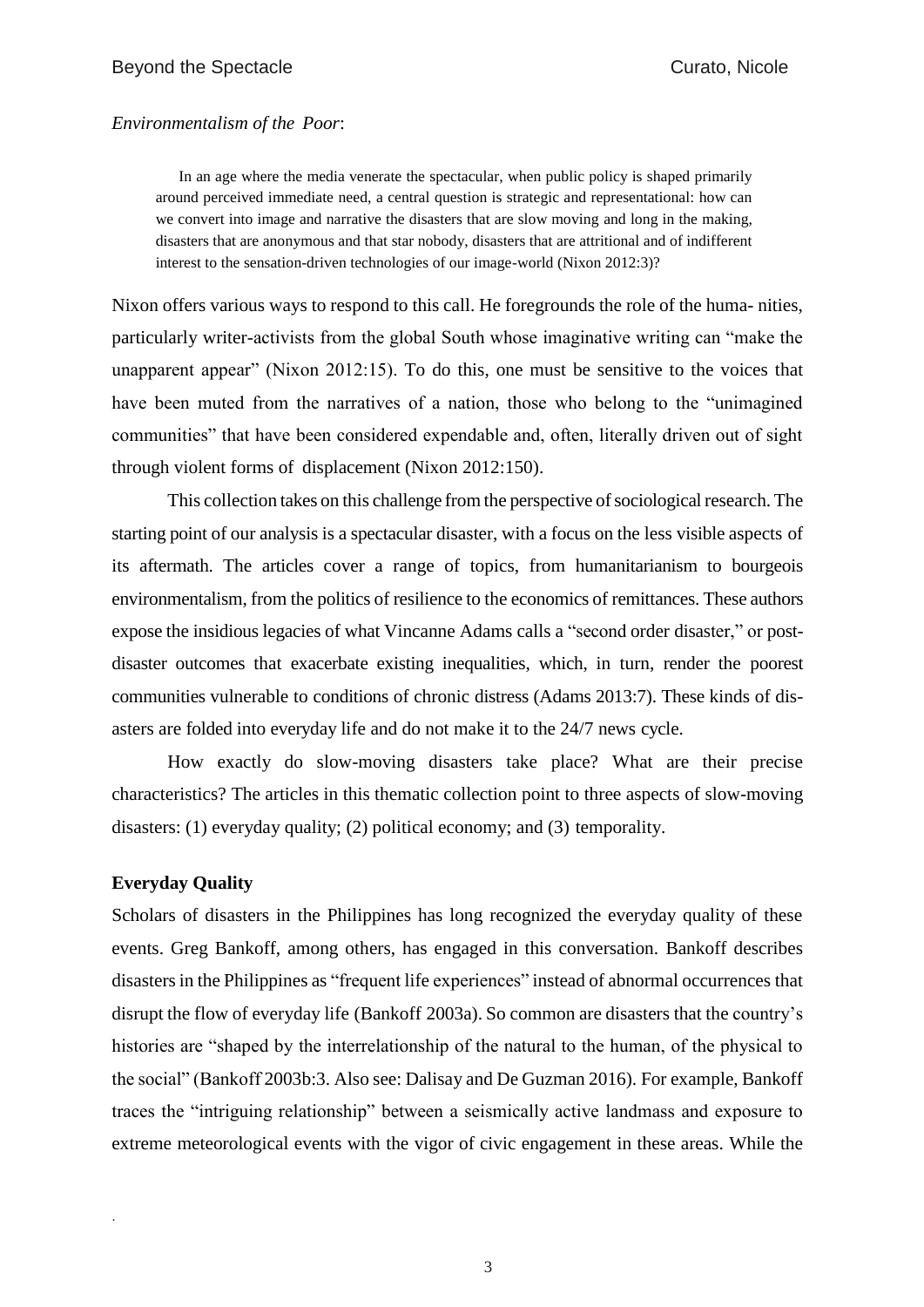rise of Philippine civil society is often associated with contemporary political upheavals, Bankoff makes a case that the country's civic ethos is rooted in a centuries-long experience of people left to their own capacities to deal with hazards and attendant problems (Bankoff 2007)[.](#page-2-0) To say that the Philippines as a nation-state is defined by cultures of disaster, therefore, is also a way of saying that the Philippines is defined by cultures of coping.

<span id="page-4-0"></span>In contemporary times, cultures of coping, as Bankoff also recognizes, unfold unevenly. Take the case of remittances. Remittances are often portrayed as the Philip- pines' lifeline in everyday life and in times of crisis. Indeed, in the first three months after Typhoon Haiyan, remittances grew by US\$600 million, leading observers to commend the spirit of *bayanihan* (cooperation) among diasporic communities. Yvonne Su and Ladylyn Lim Mangada challenge this celebratory view of remittances as uniformly helpful to all. Using survey data among communities affected by Typhoon Haiyan, they find that a disaster does not change low-income households' capacity to mobilize resources. Unlike their middleincome counterparts, poor house- holds they surveyed were only able to mobilize remittances once, as their migrant net- works also have limited means. This, Su and Mangada argue, does not only reinforce class-based inequalities, but also creates new forms of discrimination against families that have received help from overseas networks. For example, the "prioritization tool" that nongovernmental organizations use to select aid beneficiaries asks whether a family has received overseas remittances. Families that respond in the affirmative receive fewer points, and therefore get bumped down the list of prioritized beneficiaries, even if they have only received a small amount of remittance just once. Su and Mangada warn against the dangers of designing beneficiary selection criteria based on assumptions about remittances. Remittances, as they put it, do not lift all boats, and, in cases of poorly designed questionnaires, can even sink some people's chances of recovery.

The same can be said of local aid workers in the aftermath of Typhoon Haiyan. Jonathan Corpus Ong and Pamela Combinido challenge assumptions about how hiring local aid workers makes humanitarian work more inclusive toward disaster- affected communities (Madianou, Longboan & Ong 2015). [T](#page-4-0)he authors recognize the novel opportunities the digital humanitarian agenda offered to local tech workers in and around Tacloban City, many of whom were coping from the disaster themselves. However, they also raise issues of the "double marginalization" that occurs in aid work, where local residents are hired on shortterm contracts and whose voices are drowned out, if not demoralized, by their expatriate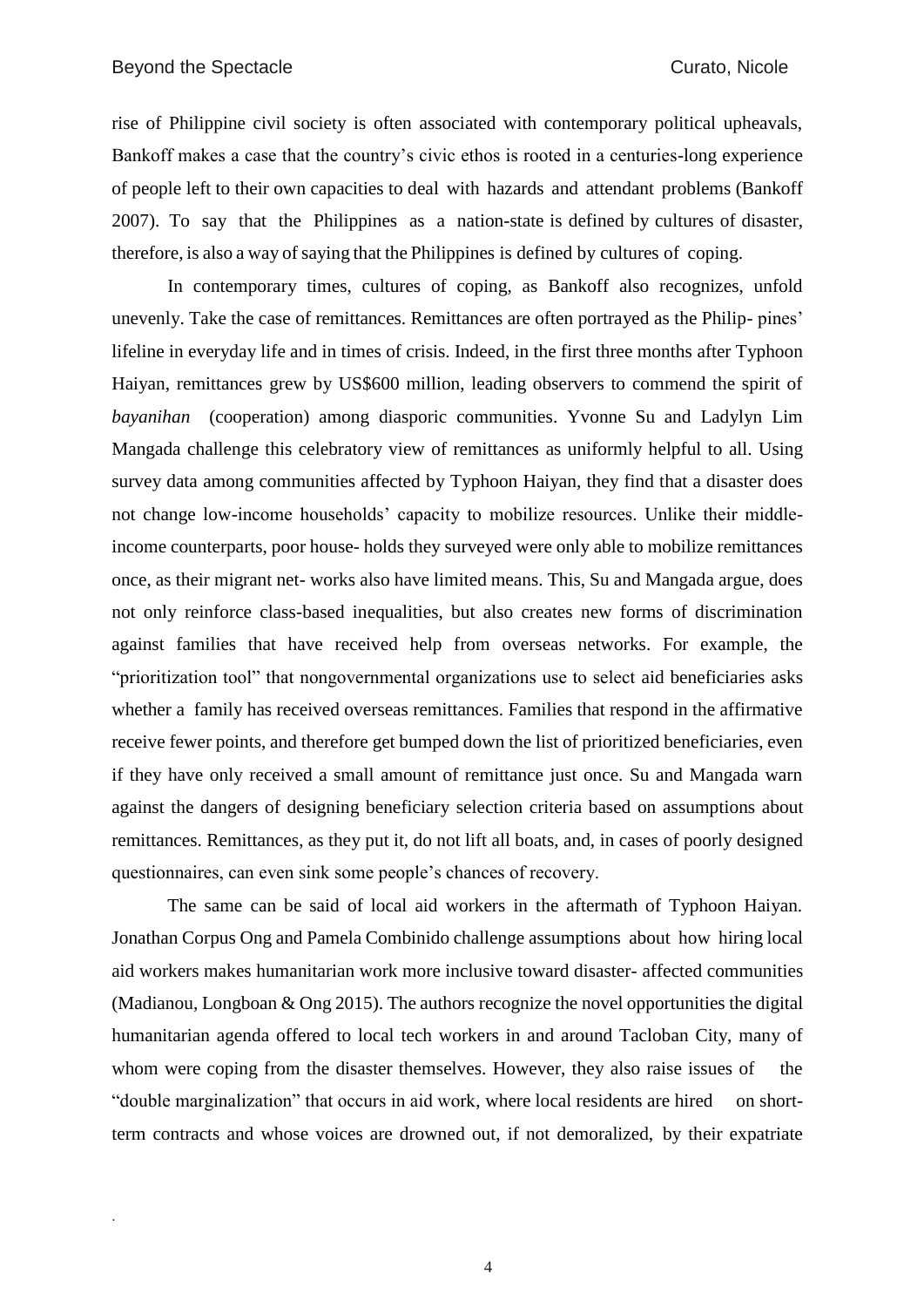colleagues. Ong and Combinido draw attention to the paradoxes local tech workers experience, whether it is serving communities while helping themselves or ushering in digital innovations while remaining critical to the hierarchies of inter- national aid work. All these occur in the context of the precarious conditions of digital labor in the Philippines, where local workers endure extractive labor relations as they keep an eye on the promise of global mobility.

These two examples illustrate cultures of coping in a globalized world. They characterize forms of hierarchies and exclusions, the taken-for-granted ways in which voices are suppressed in a humanitarian regime, and how these result in chronic insecurity. Their seemingly banal character often demotes these issues as nothing more than the micro- politics of everyday life, even though it is these life experiences that immediately shape the uneven character of communities' collective recovery.

# **Political Economy**

.

The political economy of reconstruction has been an important focus in disaster studies and development circles. Crises, as the story goes, have become "exciting marketing opportunities" for big corporations to administer economic shocks while populations are still reeling from tragedy (Klein 2007; also see Bello 2006). Instead of supporting citizens to rebuild what is left of their communities, disaster capitalism takes over by finishing the job of the original dis- aster, erasing what is left of the public sphere, and quickly putting together profit-driven plans before citizens are able to regroup and lay claim to what is theirs (Klein 2007:8). Engin Atasay and Garrett Delavan refer to this as "wreak-construction" or the practice of profit-making from havoc in already catastrophic spaces (Atasay & Delavan 2012:541).

Naomi Klein cites the case of Sri Lanka's Arugam Bay in the aftermath of the 2004 Indian Ocean Tsunami to illustrate how disaster capitalism unfolds in practice. What was once a "hippie-charming seaside town" became a "boutique hotel destination" after the tsunami, complete with \$300-a-night chalets, helipads, and floating piers, at the expense of displaced fishermen. Camillo Boano argues that what emerged in Sri Lanka after the disaster is "tsunami geography" that added further tensions to a conflict-based geography. As large-scale, privatized, and expert-driven reconstruction plans come under pressure to deliver results, disaster-affected communities are forced to move to remote and unsustainable locations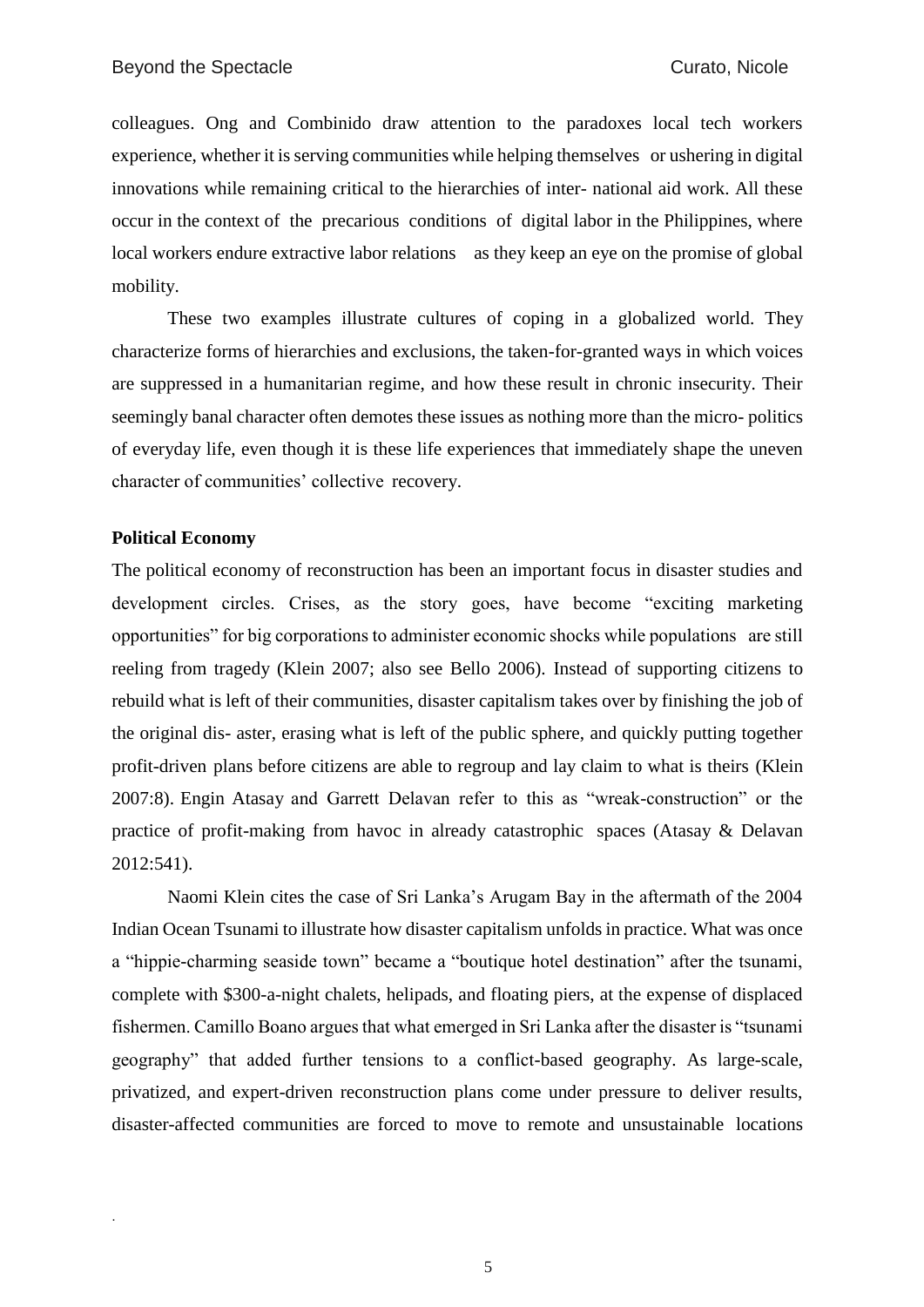#### (Boano 2007).

.

<u>.</u>

The Philippine case shares similarities with the Sri Lankan experience. Dakila Yee uses the term "bourgeois environmentalism" to describe how the government has used Typhoon Haiyan as justification to "clean the city of the slums." It is bourgeois because this rationality prioritizes the elites' perspective of what counts as aesthetically pleasing urban spaces, but it also invokes the language of environmentalism by assigning blame on the poor living by the coast for degrading the environment. The outcomes of this rationality, Yee argues, are gentrification strategies masked as green-belting programs. Like Sri Lanka, marginalized coastal residents have been pushed out of their spaces in urban centers and forced to relocate to the northern part of Tacloban City, far from livelihood opportunities available downtown. "Biopolitics of disposability" is how Henry Giroux describes this phenomenon, in which some citizens' rights to the city are deemed unworthy of protection by the state (Giroux 2014).

The Philippine experience, however, has two major departures from how Klein and others describe disaster capitalism. First, unlike the case of post-Tsunami Sri Lanka or post-Katrina New Orleans where big multinational companies took over disaster-affected areas, Tacloban – the city worst hit by Haiyan – did not immediately witness "privately organized, publicly funded bureaucratic failures" (Adams 2013:7). While downtown Tacloban today is teeming with boutique hotels, hipster cafes, and shiny shopping malls, these are not comparable to the scale of privatization and roll back of state involvement in the reconstruction process. The peculiarities of the Philippine political economy have remained, manifested in the grip of local elites in the construction and retail sectors (Porteria 2015)[.](#page-6-0) Some contractors inevitably have benefitted from the massive new housing projects in northern Tacloban, but these projects, for the most part, are driven by the state and philanthropic organizations.<sup>2</sup>

<span id="page-6-0"></span>Second, as both Yee and Colin Walch argue in their respective articles, the characteristics of dispossession households have experienced after Haiyan are a logical extension of existing patterns of landlessness and insecurity. Walch argues that long before Haiyan, poor communities in Tacloban had been suffering from insecure land arrangements. This deterred them from investing in sturdy housing materials and evacuating before the disaster out of fear of being evicted once they left their houses. It is not surprising that families living in illegal settlements are not only the worst impacted by Haiyan but also the least able

 $^2\,$  Cultures of clientelism also map on to post-disaster contexts, not only in relation to voters and politicians, but also between disasteraffected communities and humanitarian agencies. See Eadie, Atienza, and Tan-Mullins, [2016.](#page-10-0)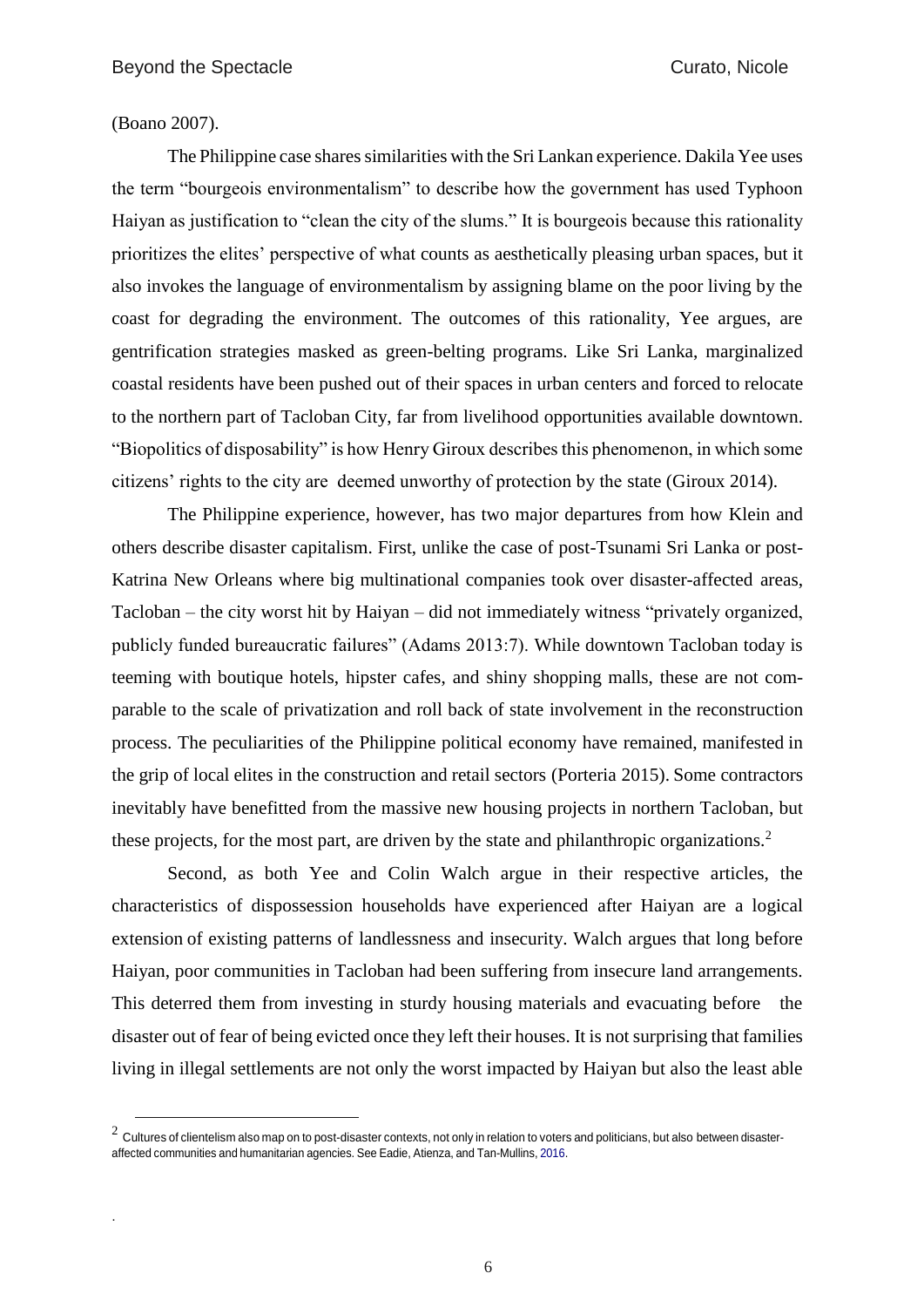to recover in the storm's aftermath, as insecure land tenure has pre- vented them from accessing state support in the form of loans or insurance.

For Yee and Walch, political economy lies at the heart of slow-moving disasters. Technocratic discourses of resilience, risks, and disaster preparedness may be productive in generating awareness of natural hazards, but could also serve as smokescreens forlingering issues of economic insecurity and marginalization.

#### **Temporality**

<span id="page-7-0"></span>.

The term "slow" in slow-moving disasters does not only refer to its attritional character. It also points to the concept of time. Those who have power can defer action that can put an end to others' suffering, while those who do not are left uncertain about their future (Bourdieu 2000). In other words, disasters can be slow-moving, because the powerful are taking their time. Unless disasters reach a spectacular quality, responses to everyday disasters are often muted.

Caroline Compton brings this character of slow-moving disasters to the fore. Compton unpacksthe politics of time in which humanitarian organizations have inadvertently taken part. She finds that framing Typhoon Haiyan as a climate emergency demanded an adjustment in the temporal character of humanitarian work. While international NGOs (INGOs) continued to provide immediate relief such as tents, food, and clothing, they also abided by the state's decision to prohibit the rebuilding of informal settlements in hazard-prone areas. The solution the state has offered is a massive relocation program of slum communities to permanent houses on safer ground in the northern part of Taclo- ban. This project took at least two years to be completed.

Compton finds that humanitarian organizations' support for this discourse caused further marginalization among vulnerable communities. While she recognizes that humanitarian organizations must follow international standards in ensuring that houses are not rebuilt on dangerous land, she also argues that an orientation toward the future serves to further expose poor communities to risks in the present. She cites the example of an INGO that complied with the state's ban on rebuilding settlements less than forty meters from the shoreline. As a result, those who suffered the most casualties in Typhoon Haiyan remained living in tents instead of sturdier transitional shelter during the monsoon season. "The absurdity of leaving households in tents rather than houses, allegedly for their own safety, is manifestly self-evident," Compton argues. While there were tents provided for the emergency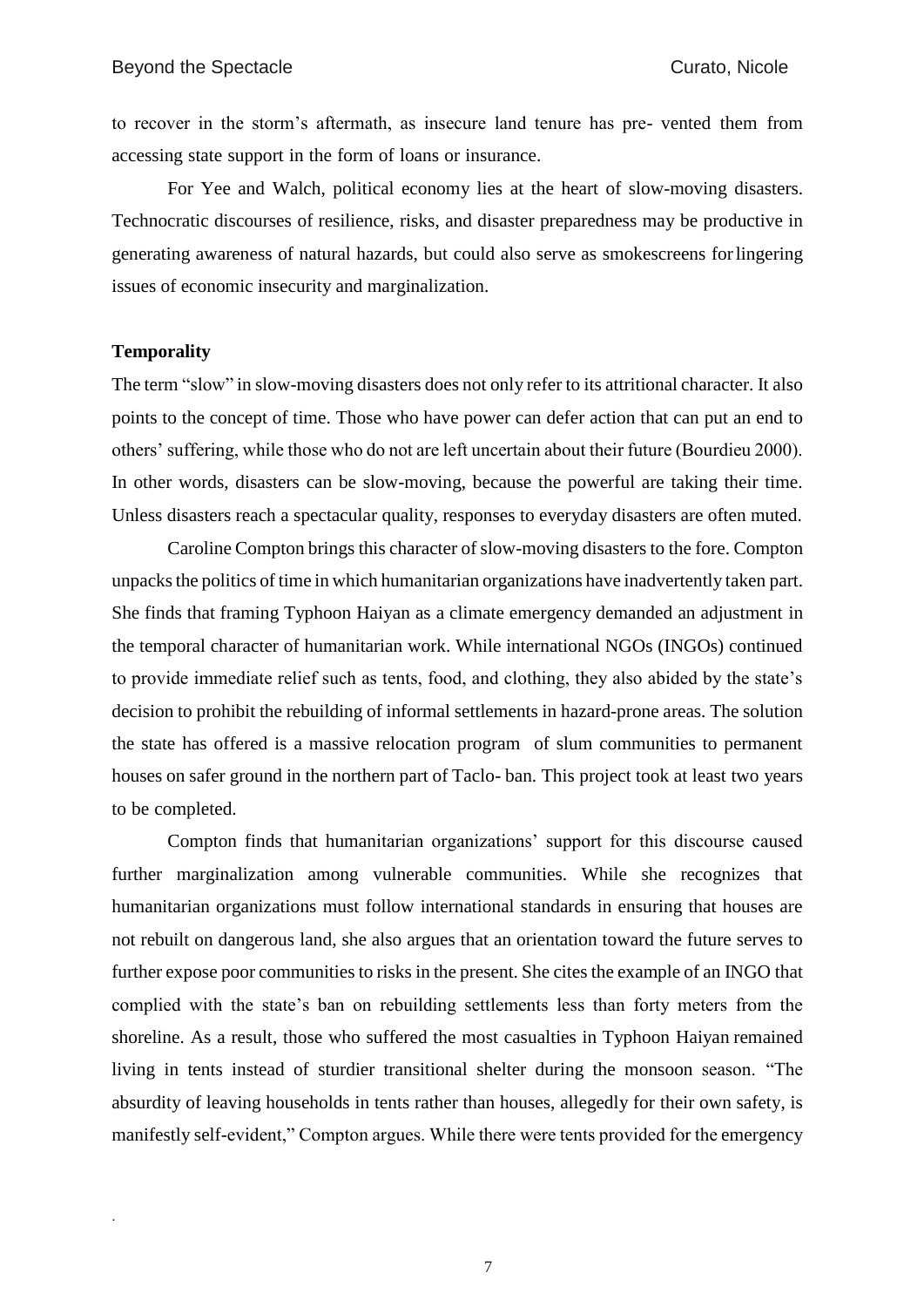phase of the disaster and future relocation sites to respond to climate emergency, the practical needs of poor communities at the present have been rendered invisible.

Compton's argument travels well to other aspects of slow violence in the aftermath of disaster. Waiting has become a main preoccupation for many disaster survivors – from waiting for emergency shelter, to waiting for cash assistance, to waiting for permanent homes on safer ground. Javier Auyero's ethnographic work on the politics of waiting suggests that people's frustrating encounters with the state – the "daily labor of normalizing waiting" – transforms poor citizens into passive "patients of the state" (Auyero 2012:4). [T](#page-7-0)he trouble with waiting, of course, is its routine character. Queuing, staying put, and waiting for advice come across as banal. The injuries in esteem waiting creates are often misrecognized and not subject to political and ethical responses.

### **Strong-Moving Disasters and the Strongman**

There is no talk about the Philippines today without talking about its controversial President Rodrigo Duterte. Elected almost three years after Typhoon Haiyan, the strongman has vowed to rush the rehabilitation of Tacloban. He made this vow at the mass grave– the same site where my respondent wanted to meet – after he laid a wreath to honor the victims of the tragedy. This happened on November 8, 2016, the third anniversary of Typhoon Haiyan. He assigned a "presidential assistant" to look after Tacloban and its neighboring towns, and threatened to shoot the assistant, perhaps in jest, if he does not deliver. A month after this speech, I visited Tacloban again, and saw houses in the resettlement area ready to be turned over, with signs fronting these villages that say "Duterte Speed." The imagined future that Compton identified, it seems, has arrived.

What can the study of slow-moving disasters tell us about the rise of the controversial leader? I offer a modest conjecture: that Duterte was able to lay bare what used to be invisible injuries caused by slow-moving disasters. While this collection focuses on the after- math of Typhoon Haiyan, there are many other slow-moving tragedies that occur in the Philippines. Whether it is the precarious labor conditions of female migrant laborers in the Middle East or the everyday miseries of middle-class Filipinos queuing for an hour to catch the next train, Duterte's rise to power hinged on his capacity to capture the frustrations of a society known for its patience. It is therefore not surprising that no amount of expletive-ridden speech can discredit the status of Duterte as a credible political leader, for he only says what a lot of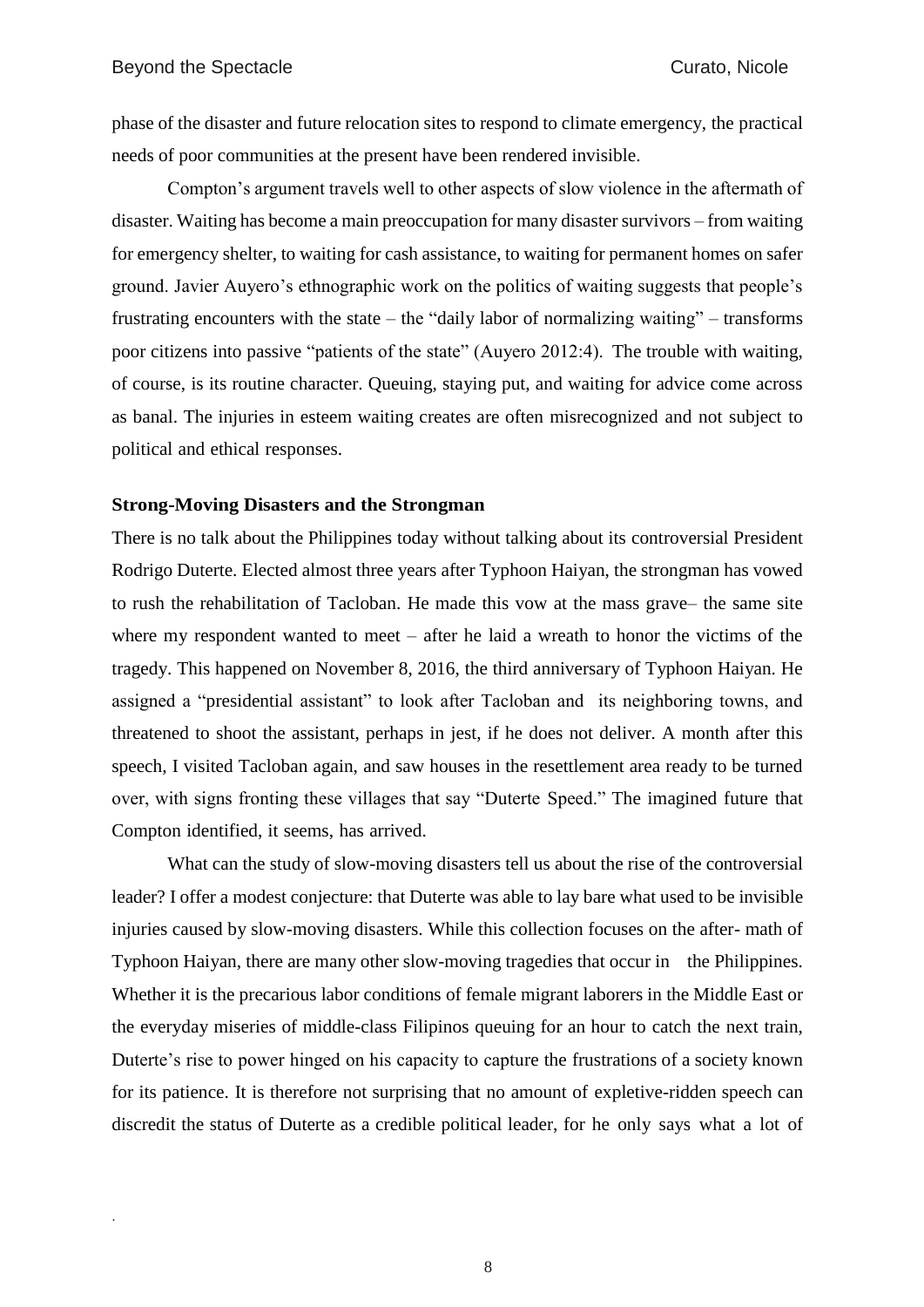Filipinos have had on their minds for years.

<span id="page-9-0"></span>The problem of illegal drugs is certainly one of these slow-moving disasters. In another publication, I referred to this as "latent anxiety"– a sense of collective distress that remains in the background (Curato 2016b:99)[.](#page-7-0) It is a banal concern but nevertheless worrisome, often publicized in crime beats of tabloids and on primetime news but not politicized. When I reviewed my two years' worth of interview transcripts among disaster-affected communities after Duterte came to power, I was surprised to find a number of my respondents identified drugs as one of the main issues in their communities. Whether a mother who is worried her son might "get in trouble" with the addicts on the street corner, or a local aid worker complaining about the undependability of his neighbors because they are always high, anxieties about illegal drugs have folded into anxieties about recovery, just like the rest of the nation (see also Lasco 2014 for an ethnographic study of methamphetamine drug among young men in the Philippines).

For good or ill, the strongman has been able to masterfully give voice to what is often unspoken. His aggressive approach to slow-moving disasters, particularly his heavy- handed policy on drugs, is a dangerous game to play, for evidence is not on his side (Lasco 2016). If the death toll counted by human rights organizations is to be believed, the bloody spectacle of Duterte's war on drugs has already doubled the death toll of Haiyan (Smith 2017). [B](#page-9-0)ut if there is one lesson that this collection underscores, it is that as long as exclusionary political and economic structures continue to take root, disasters – whether slow-moving or spectacular, man-made or natural – will continue to cost lives.

## **Acknowledgements**

The author is grateful to the Editor of *Critical Asian Studies*, Robert Shepherd, as well as Co-Editor Patricio N. Abinales for supporting the publication of this thematic collection. The author's gratitude also goes to all anonymous reviewers who provided carefully considered and punctually sub- mitted comments that encouraged contributors to improve their original drafts. This project would not have been possible without the generosity of the people of Tacloban City, the Philippines.

#### **Disclosure statement**

.

No potential conflict of interest was reported by the author.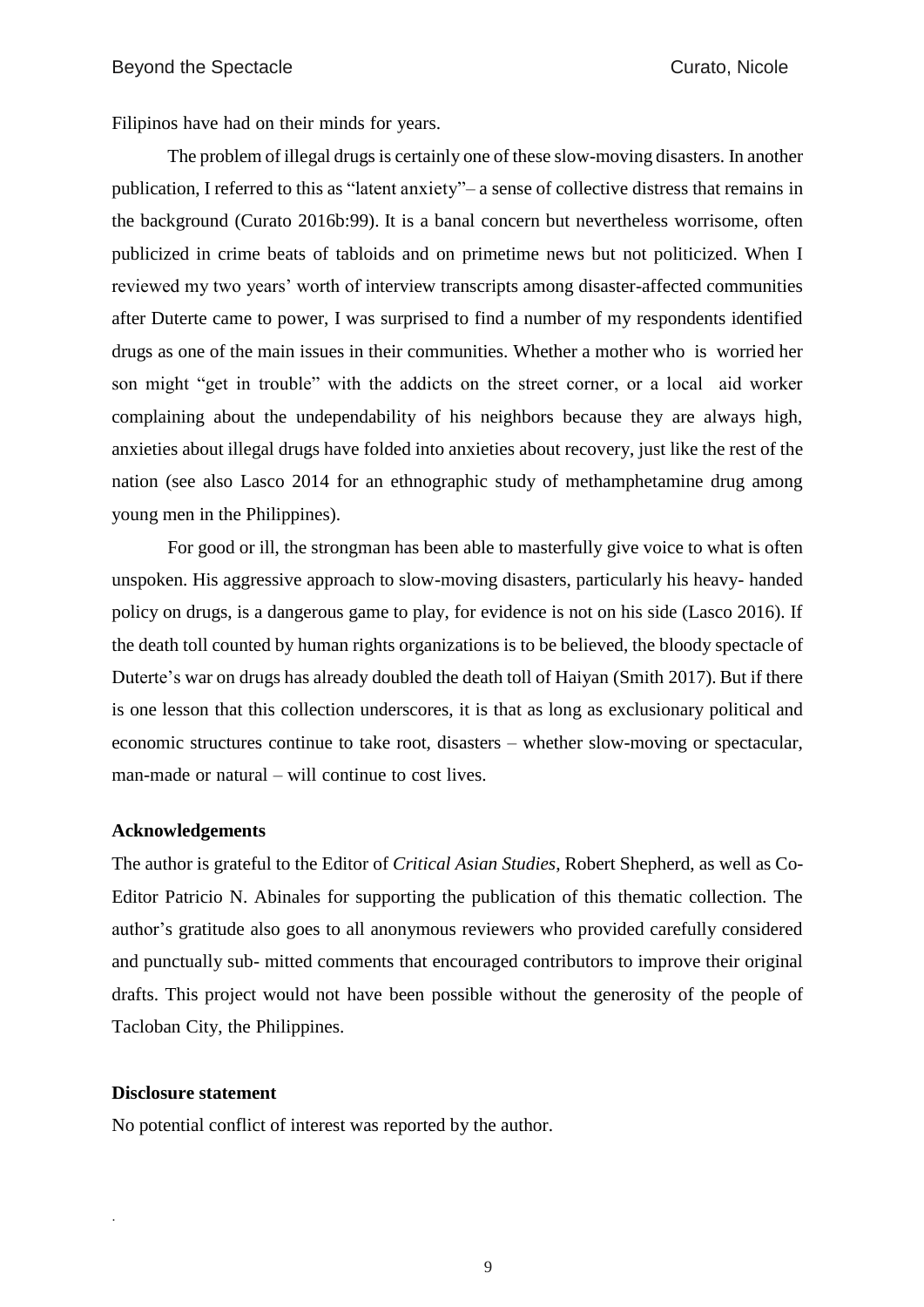# **Funding**

The author is the recipient of the Australian Research Council's Discovery Early Career Research Award entitled "Building Back Better: Participatory Governance in a Post-Haiyan World" [DE150101866].

# **Notes on contributor**

*Nicole Curato* is a Research Fellow at the Centre for Deliberative Democracy and Global Governance at the University of Canberra. She is the author of the forthcoming book *Democracy in a Time of Misery: From Slow Violence to Deliberative Politics* and editor of the *Duterte Reader: Critical Essays in Rodrigo Duterte*'*s Early Presidency* – the first scholarly book on the strongman's rise (2017, Ateneo de Manila University Press/Cornell University Press). She is currently the Associate Editor of the journal *Political Studies*.

# **ORCID**

*Nicole Curato* <http://orcid.org/0000-0002-0269-0186>

## <span id="page-10-0"></span>**References**

.

- Adams, Vincanne. [2013.](#page-2-0) *Markets of Sorrow, Labors of Faith: New Orleans in the Wake of Katrina*. Durham: Duke University Press.
- Alcantara, Patrick. 2014. "Lessons Learned from the Philippine Government's Response to Typhoon Haiyan." *Journal of Business Continuity and Emergency Planning* 7 (4): 335–346.
- Atasay, Engin, and Garrett Delavan. 2012. "Monumentalizing Disaster and Wreak-Construction: A Case Study of Haiti to Rethink the Privatization of Public Education." *Journal of Education Policy* 27 (4): 529–553.
- Auyero, Javier. [2012.](#page-7-0) *Patients of the State: The Politics of Waiting in Argentina*. Durham: Duke University Press.
- Bankoff, Greg. [2003a.](#page-2-0) *Cultures of Disaster: Society and Natural Hazards in the Philippines*. London: Routledge.
- Bankoff, Greg. [2003b.](#page-2-0) "Cultures of Coping: Adaptation to Hazard and Living with Disaster in the Philippines." *Philippine Sociological Review* 51: 1–17.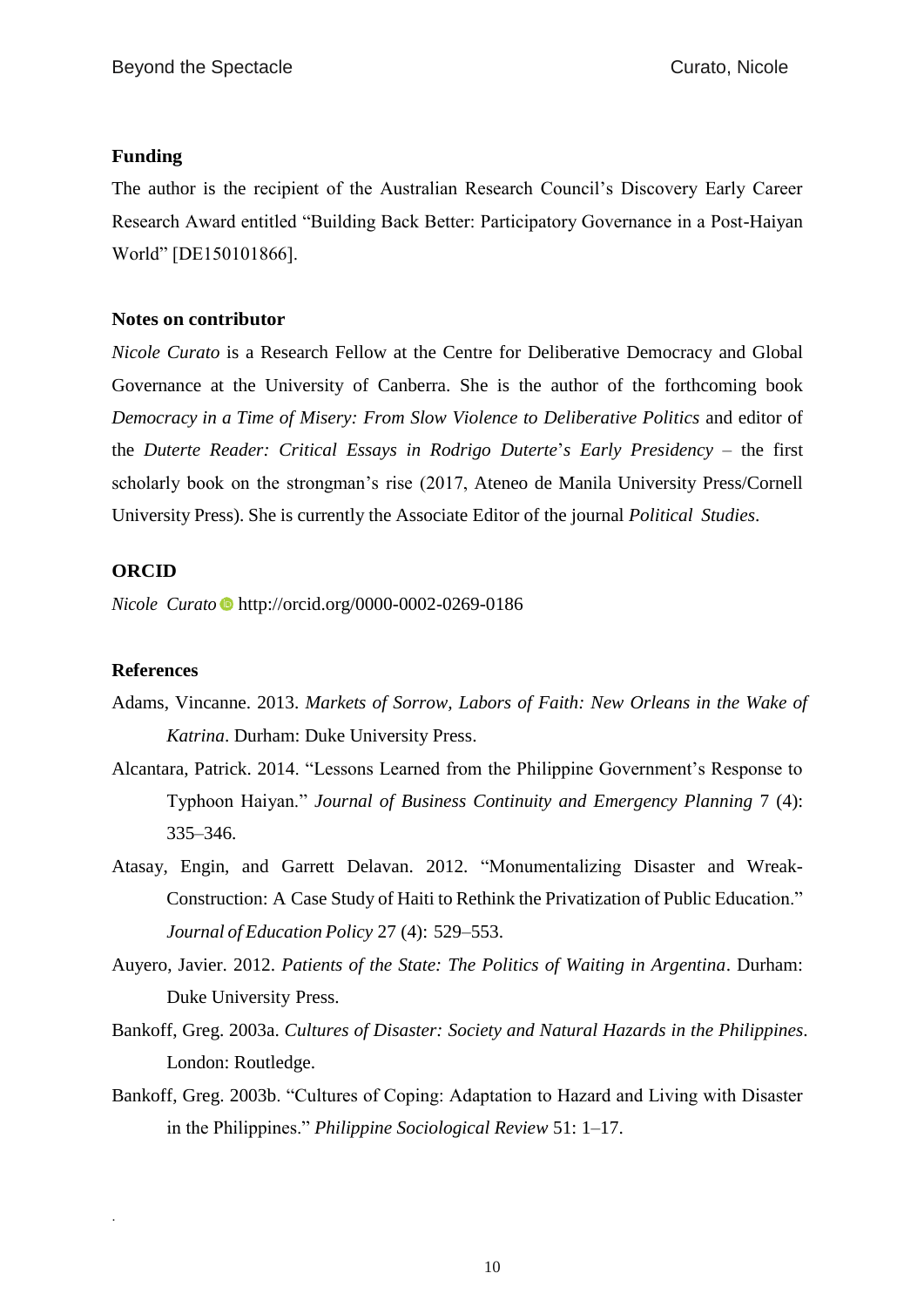- Bankoff, Greg. [2007.](#page-2-0) "Dangers of Going It Alone: Social Capital and the Origins of Community Resilience in the Philippines." *Continuity and Change* 22 (2): 327–355.
- Bello, Walden. 2006. "The Rise of the Relief-and-Reconstruction Complex." *Journal of International Affairs* 59 (2): 281–296.
- Boano, Camillo. 2007. "Housing Anxiety and Multiple Geographies in Post-Tsunami Sri Lanka."
- *Disasters* 33 (4): 762–785.

- Bourdieu, Pierre. [2000.](#page-6-0) *Pascalian Meditations* [Translated by Richard Nice]. Palo Alto, CA: Stanford University Press.
- Cranmer, Hilarie H., and Paul D. Biddinger. 2014. "Typhoon Haiyan and the Professionalization of Disaster Response." *The New England Journal of Medicine* 370 (13): 1185–1187.
- Curato, Nicole. 2016a. "'We Haven't Even Buried the Dead Yet': Ethics of Discursive Contestation in a Crisis Situation." *Current Sociology* 65 (7): 1010–1030.
- Curato, Nicole. [2016b.](#page-7-0) "Politics of Anxiety, Politics of Hope: Penal Populism and Duterte's Rise to Power." *Journal of Current Southeast Asian Affairs* 35 (3): 91–109.
- Dalisay, Soledad Natalia, and Mylene T. de Guzman. [2016.](#page-2-0) "Risk and Culture: The Case of Typhoon Haiyan in the Philippines." *Disaster Prevention and Management* 25 (5): 701–714.
- David, Clarissa C., Jonathan Corpus Ong, and Erika Fille Legarda. 2016. "Tweeting Supertyphoon Haiyan: Evolving Functions of Twitter During and After a Disaster Event." *PlosOne* 11 (3): e0150190.
- Eadie, Pauline, Maria Ela Atienza, and May Tan-Mullins. [2016.](#page-6-0) "Poverty Alleviation in the Wake of Typhoon Yolanda, Fieldwork: Working Paper II*.*" Accessed August 30, 2017: [http://www.](http://www.projectyolanda.org/documents/working-paper-ii.pdf) [projectyolanda.org/documents/working-paper-ii.pdf](http://www.projectyolanda.org/documents/working-paper-ii.pdf)
- Giroux, Henry. 2014. *The Violence of Organized Forgetting: Thinking Beyond America*'*s Disimagination Machine*. San Francisco, CA: City Lights Open Media.
- Klein, Naomi. 2007. *Shock Doctrine: The Rise of Disaster Capitalism.* London: Allen Lane.
- Lasco, Gideon. [2014.](#page-9-0) "*Pampagilas:* Metamphetamine in the Everyday Economic Lives of Underclass Male Youths in a Philippine Port." *International Journal of Drug Policy*  25 (4): 783–788.